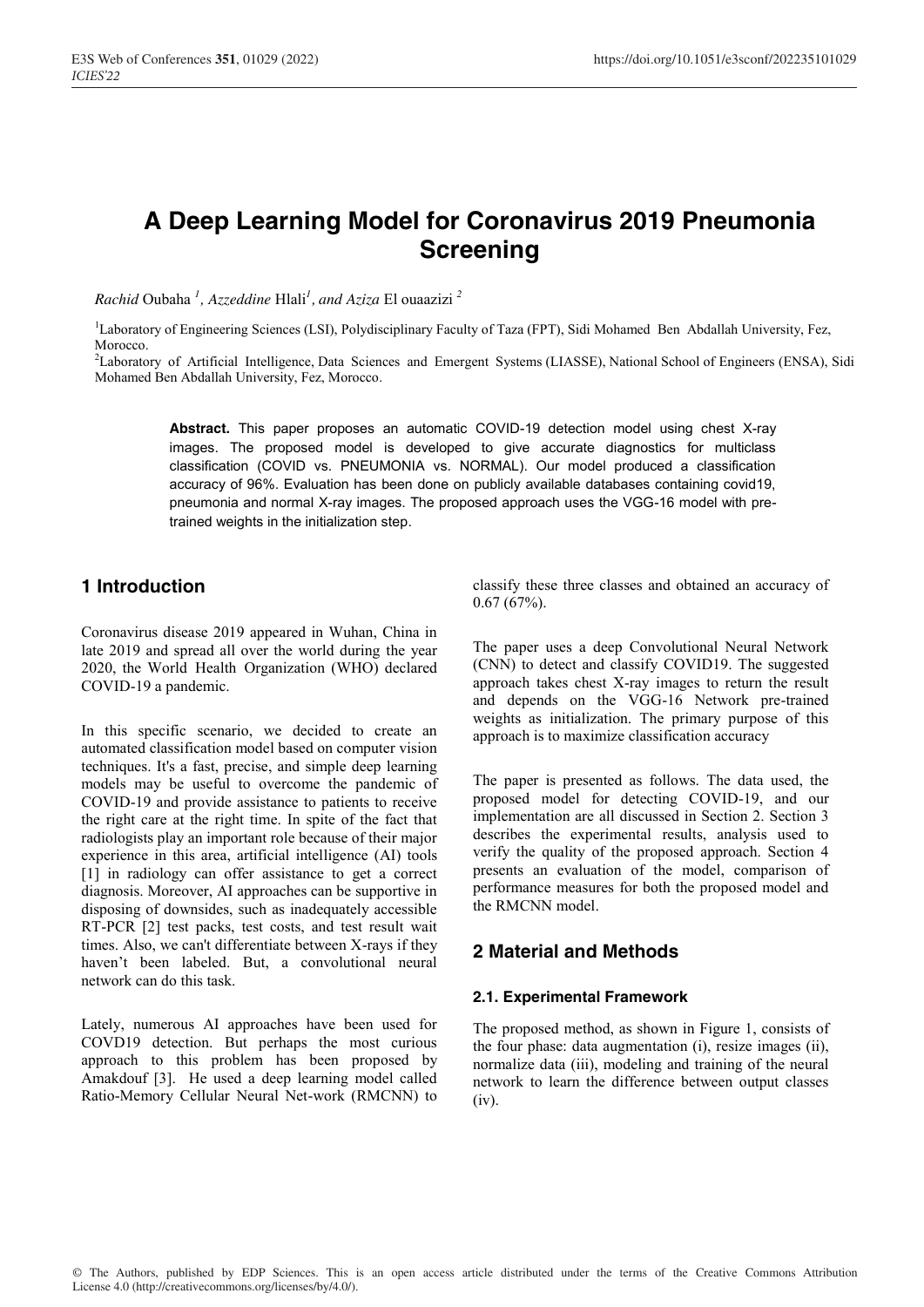

**Fig. 1.** The general diagram of the proposed method

#### **2.2. Dataset**

This study's dataset was made available on Kaggle[4] and Github[5]. It has 3001 X-ray scans of the chest. From a total of 3001 images, 480 photos identified as Coronavirus, 1180 images identified as Pneumonia, and 1341 images identified as normal.



**Fig. 2.** Sample images of different classes: (a) Normal, (b) COVID19, and (c) Pneumonia.

This data set can be divided into three categories: NORMAL, CORONAVIRUS, and PNEUMONIA. The three classes have varied numbers of instances, as can be seen. Imbalanced classes are a big problem for classification algorithms since the majority class will influence the cost function. Balancing the training set is a simple way to handle this problem in the dataset. To obtain a balanced dataset [7], we propose to use data augmentation [6] only on data "COVID".

#### **2.3. Image Preprocessing**

The convolutional neural network (CNN) always takes images with the same dimensions. The largest image in the sample has dimensions of  $2388 \times 2063$  pixels, while the smallest image has dimensions of  $1320 \times 780$  pixels. We resized the images to fit the input dimension for the CNN.



**Fig. 3**: image (a) presents the original image, and image (b) presents the resized image.

#### **2.4. CNN Model**

In this section, we will see some of the important details of the CNN architecture used in this research.

The network takes a red, green, and blue input image of size  $224x224x3$ . The first two layers have a  $3\times3$ convolution layer with 64 filters, followed by a maxpooling layer, this layer scales down 224x224x64 images to 112x112x64 images. Then there are two layers have a 3×3 convolution layer with 128 filters, followed by a max-pooling layer, this layer scales down 112x112x128 images to 56x56x128 images. The next two layers have a 3×3 convolution layer with 256 filters, followed by a max-pooling layer, this layer scales down 56x56x128 images to 28x28x256 images. After that, there are two sets of three 3×3 convolution layers followed by a maxpooling layer. Each has 512 filters. And then we have two fully-connected layers. Each has 4096 nodes. Each node of the first fully-connected is connected to all of the 25088 nodes 7x7x512 that came from the previous layer, and the second fully-connected is connected to the output layer with 3 nodes.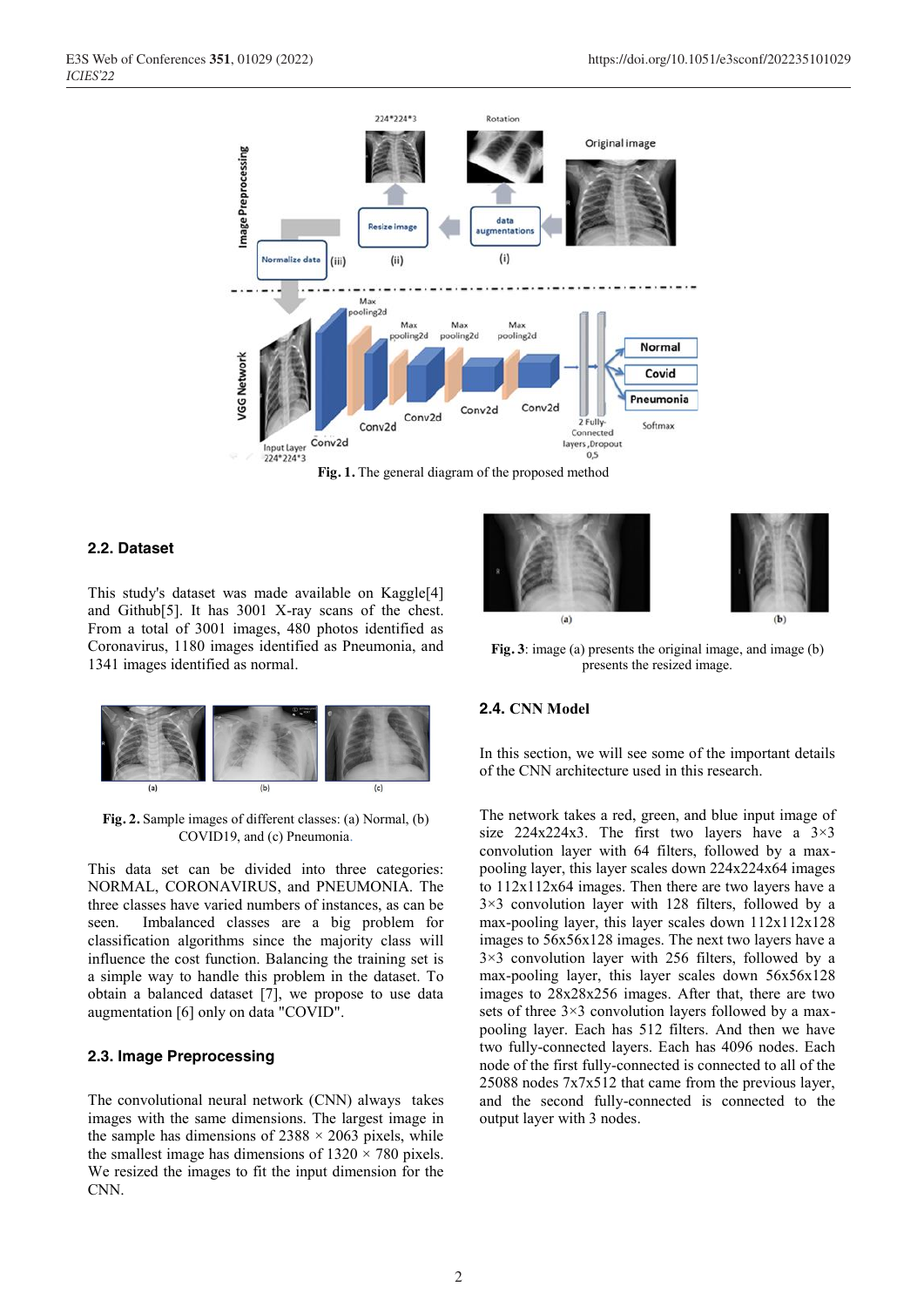| Layer           | <b>Size</b> | <b>Feature Map</b> | <b>Kernel Size</b> | <b>Stride</b>  | <b>Activation</b> |
|-----------------|-------------|--------------------|--------------------|----------------|-------------------|
| Image           | 224x224x3   |                    |                    |                |                   |
| 2 x Convolution | 224x224x64  | 64                 | 3x3                |                | Relu              |
| Max-pooling     | 112x112x64  | 64                 | 3x3                | 2              | Relu              |
| 2 x Convolution | 112x112x128 | 128                | 3x3                |                | Relu              |
| Max-pooling     | 56x56x128   | 128                | 3x3                | 2              | Relu              |
| 2 x Convolution | 56x56x256   | 256                | 3x3                |                | Relu              |
| Max-pooling     | 28x28x256   | 256                | 3x3                | 2              | Relu              |
| 3 x Convolution | 28x28x512   | 512                | 3x3                |                | Relu              |
| Max-pooling     | 14x14x512   | 512                | 3x3                | 2              | Relu              |
| 3 x Convolution | 14x14x512   | 512                | 3x3                |                | Relu              |
| Max-pooling     | 7x7x512     | 512                | 3x3                | $\mathfrak{D}$ | Relu              |
| fully-connected | 4096        |                    |                    |                | Relu              |
| fully-connected | 4096        |                    |                    |                | Relu              |
| fully-connected | 3           |                    |                    |                | Softmax           |

#### **Table 1:** VGG16 architecture.

#### **2.5. Hyper parameter Tuning**

**Table 3:** Confusion Matrix**.**

Use After several initial experiments, we have obtained the model with the best performance. Table 2 displays the hyper-parameters of the final model utilized in this research**.**

**Table 2:** Hyper-parameters of the model

| Cost<br><b>Function</b>        | Learning<br>Rate | <b>Optimizer</b>  | No<br><b>Epochs</b> | <b>Batch</b><br><b>Size</b> |
|--------------------------------|------------------|-------------------|---------------------|-----------------------------|
| Categorical $1 \times 10^{-3}$ |                  | Adam              | 26                  | 128                         |
| Cross-                         |                  | $\beta_1 0.0003$  |                     |                             |
| Entropy                        |                  | $\beta_2 0.00037$ |                     |                             |

As shown in Table 2, the loss/Cost function used in this network was Categorical Cross-Entropy; it can be computed by the following equation**.**

$$
J(W, J) = \frac{1}{m} \sum_{i=1}^{m} L(\hat{y}_i, y_i)
$$
 (1)  

$$
L(\hat{y}, y) = -\sum_{i=1}^{m} y \cdot \log(\hat{y})
$$
 (2)

#### **2.6. Performance Measures**

To describe the performance of a classification model, we use a Confusion Matrix (CM) which is a table that allows visualization of the performance of a model on a set of test data for which the output values are known. Table 3 represents the Confusion Matrix obtained in this research.

|                      | <b>Predicted Result</b> |         |           |         |
|----------------------|-------------------------|---------|-----------|---------|
|                      |                         | Class A | Class B   | Class C |
| <b>Actual Result</b> | Class A                 | ΑA      | ΑB        |         |
|                      | Class $B$               | BA      | <b>BB</b> | ВC      |
|                      | Class C                 | ்∆      | ٦R        |         |

To check the network's performance, we use measures based on the values included in a CM. The most widely used metric for assessing categorization ability is accuracy, in the cross-validation step; the accuracy (acc) was obtained every iteration. This measure gives the percentage of samples that are correctly classified, which is represented in equation (3).

$$
acc = \frac{AA + BB + CC}{AA + AB + AC + BA + BB + BC + CA + CB + CC}
$$
(3)

Precision evaluates the ability of the network to return only relevant results. It is represented in equation (4).

$$
precision = \frac{AA}{AA + BA + CA} \tag{4}
$$

The sensitivity or recall evaluates the ability of the network to identify all relevant results, and this can be calculated with equation (5).

$$
recall = \frac{AA}{AA + AB + AC}
$$
 (5)

The F1-score is a single metric that uses the harmonic mean to combine recall and precision. As shown in equation (7).

$$
F1 - Score = 2 \times \frac{precision \times recall}{precision + recall} \quad (6)
$$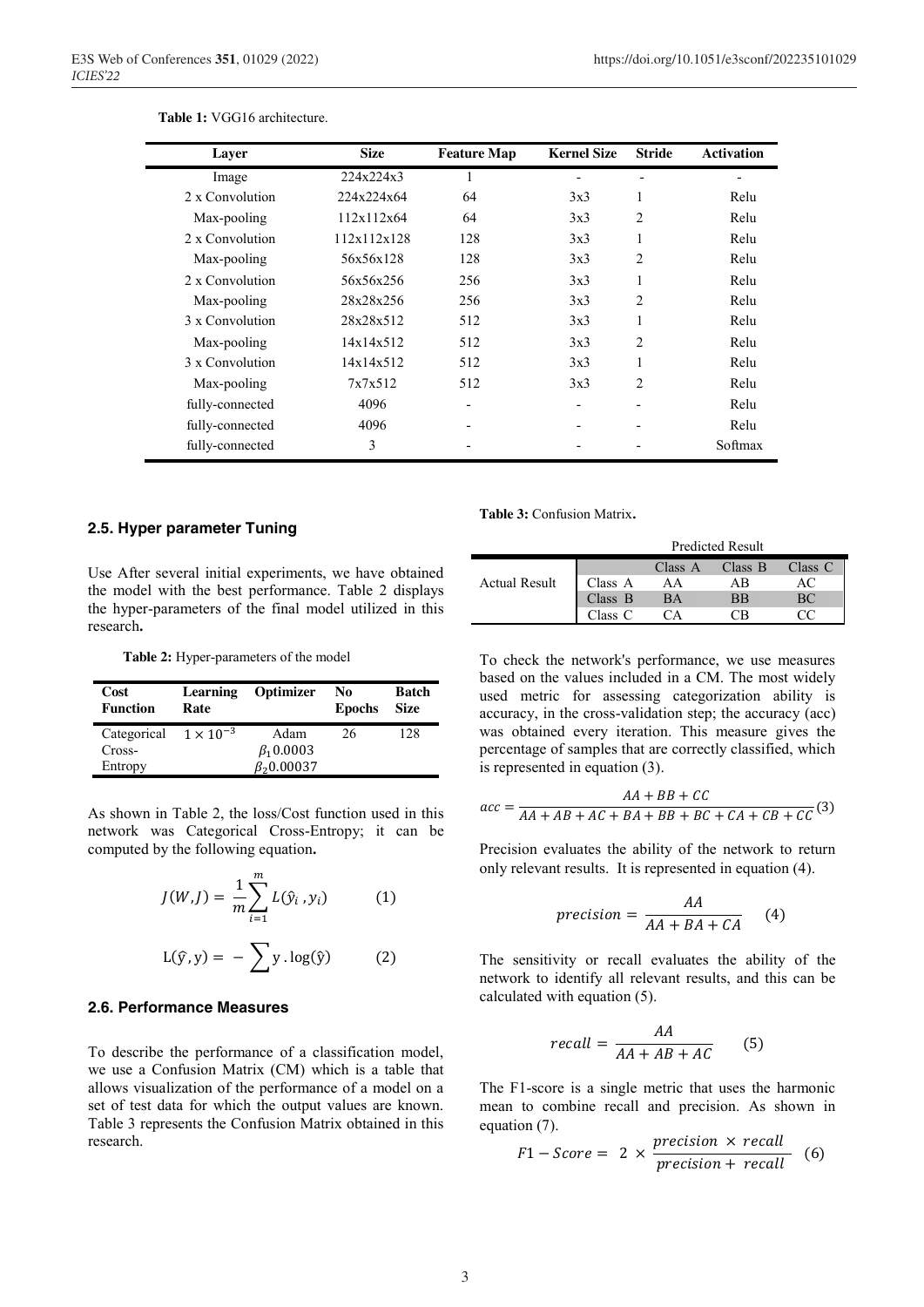# **3 Experimental results**

#### **3.1 Validation Results**

As shown in the training history graph, although the training data is limited, the Accuracy eventually reaches almost 96%, while the Loss decreases significantly.



**Fig. 4:** Plot of Model Accuracy/ Loss on Train and Validation Datasets..

#### **3.2 Test Results**

After a set of test experiments, we chose the model that gave a better result on the validation set, and then evaluate the model on the test set taking into account all performance measures.

**Table 4:** The results of performance metrics for our model.

|            | Model Confusion Accuracy Precision Recall<br><b>Matrix</b> |     |      |      | F1-<br><b>Score</b> |
|------------|------------------------------------------------------------|-----|------|------|---------------------|
| VGG-<br>16 | $[149 \ 0 \ 1]$<br>[0 143 7]<br>[7 4 139]                  | 96% | 0.96 | 0.96 | 0.96                |

### **4 Evaluation of the model**

To compare the performance of the proposed model to the RMCNN model [3], we first performed some experiments using the training set and then tested them on the validation and the test set.

Table 5 summarizes the performance results of our proposed model (a) and the RMCNN model (b)

**Table 5:** Performance of both models on the testing data set

|                        | Precision | Recall | F <sub>1</sub> -score |  |  |
|------------------------|-----------|--------|-----------------------|--|--|
| Normal                 | 0.97      | 0.95   | 0.96                  |  |  |
| Pneumonia              | 0.95      | 0.93   | 0.94                  |  |  |
| Covid                  | 0.96      | 0.99   | 0.97                  |  |  |
| Test Accuracy = $0.96$ |           |        |                       |  |  |
| (a)                    |           |        |                       |  |  |

Table 6 gives the results of performance measures for the proposed model and the RMCNN model.

**Table 6:** Comparison of performance measures for both the proposed model and the RMCNN model.

| Model        | Epoch |      | <b>Accuracy Precision</b> | Recall | F1-   |
|--------------|-------|------|---------------------------|--------|-------|
|              |       |      |                           |        | Score |
| <b>RMCNN</b> | 144   | 0.67 | 0.73                      | 0.60   | 0.54  |
| VGG-16       | 26    | 0.96 | 0.96                      | 0.96   | 0.96  |

As shown in Table 6, The proposed model had the best training performance, its accuracy based on the training set approached 97% (only at the 26th epoch).while its accuracy based on the validation set approached 96%, thus its training performance can also be considered as the best.

|                        | Precision | Recall | F <sub>1</sub> -score |  |  |
|------------------------|-----------|--------|-----------------------|--|--|
| Normal                 | 1.00      | 0.12   | 0.21                  |  |  |
| Pneumonia              | 0.66      | 1.00   | 0.80                  |  |  |
| Covid                  | 0.54      | 0.68   | 0.60                  |  |  |
| Test Accuracy = $0.67$ |           |        |                       |  |  |
| (b                     |           |        |                       |  |  |

The RMCNN was the worst in training outcomes compared to the VGG-16 model, as its accuracy curve had a low accuracy of 67% at the 144th epoch**.**

### **5 Discussion**

In this study, we have used a total of 3001 images: 2521 images from the Kaggle repository [4], and an additional 480 COVID-19 chest x-ray images [5] from the Joseph Cohen shared database. To automatically recognize the image type, we used a deep learning model called VGG-16. We achieved 96% accuracy only at the 26th epoch. On the contrary, RMCNN obtained 67% at epoch 144 and it got overfitting. We were focused not only on creating a better model than an RMCNN model but also on creating the most reliable model for X-ray analysis. The open image data COVID-19 has limited samples of chest X-ray images concerned with positive COVID-19, which is a limitation of this study. As we know, coronavirus is a recent epidemic and therefore there are not yet enough archived X-ray images to